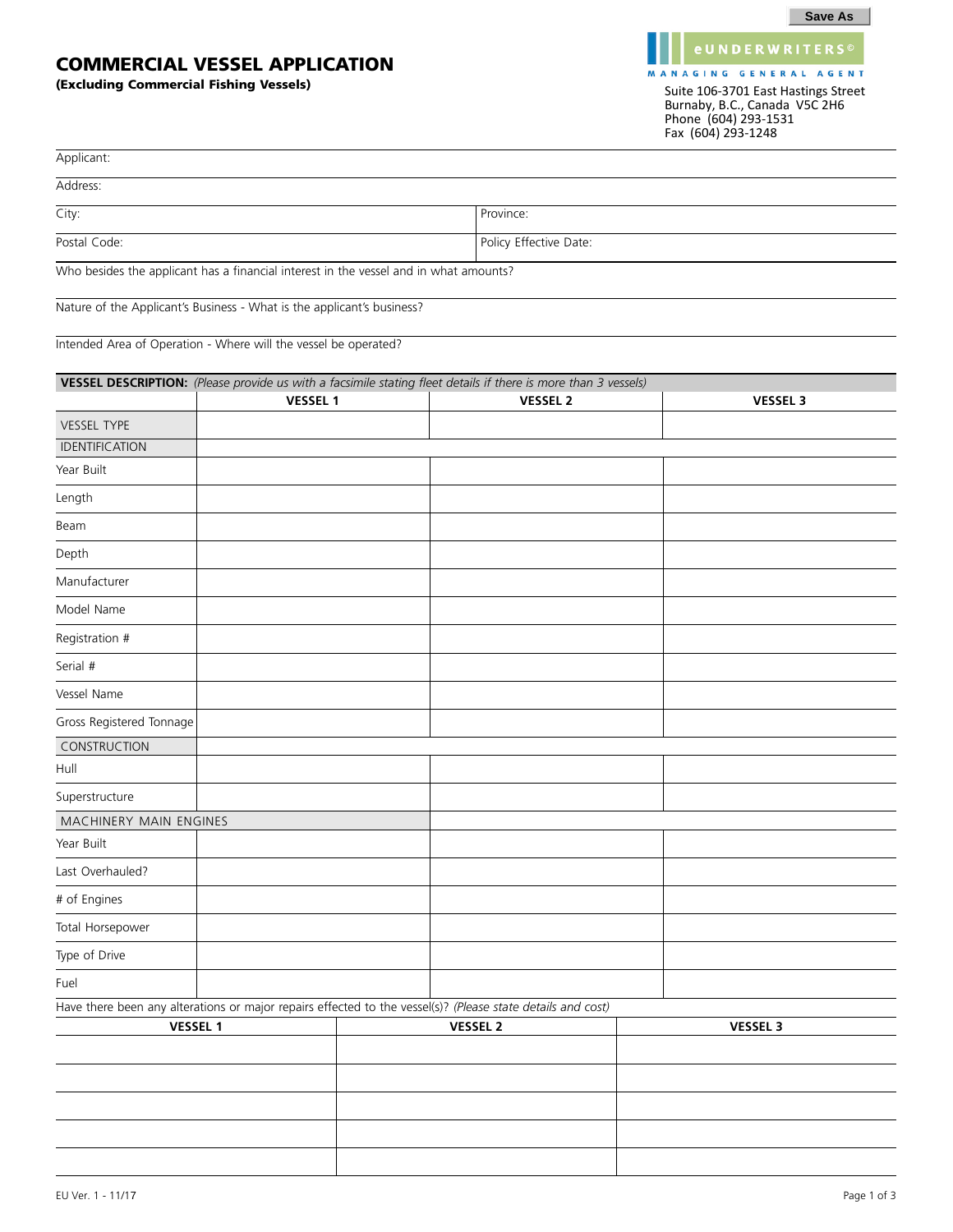Has a survey been conducted on the vessel(s) within the last 5 years? *(Please fax a copy)* Vessel 1  $\Box$  Yes  $\Box$  No No Date: \_\_\_\_\_\_\_\_\_\_\_\_\_\_\_\_\_\_\_\_\_\_\_\_\_\_\_\_\_\_\_\_\_\_\_\_\_\_ Vessel 2  $\Box$  Yes  $\Box$  No.  $Date:$ Vessel 3  $\Box$  Yes  $\Box$  No. No Date: \_\_\_\_\_\_\_\_\_\_\_\_\_\_\_\_\_\_\_\_\_\_\_\_\_\_\_\_\_\_\_\_\_\_\_\_\_\_ **ADDITIONAL EQUIPMENT VESSEL 1 VESSEL 2 VESSEL 3** AUXILIARY ENGINE Year Built Horsepower Fuel Manufacturer Insured Value  $\begin{array}{|c|c|c|c|c|c|}\hline \text{ $s$} & \text{ $s$} & \text{ $s$} & \text{ $s$} & \text{ $s$} & \text{ $s$} & \text{ $s$} & \text{ $s$} & \text{ $s$} & \text{ $s$} & \text{ $s$} & \text{ $s$} & \text{ $s$} & \text{ $s$} & \text{ $s$} & \text{ $s$} & \text{ $s$} & \text{ $s$} & \text{ $s$} & \text{ $s$} & \text{ $s$} & \text{ $s$} & \text{ $s$} & \$ **EXPERIENCE OF OPERATORS** Years experience of the Captain and crew for the operation noted on this application: Captains Papers and Qualifications: **VESSEL 1 VESSEL 2 VESSEL 3 VESSEL 1 VESSEL 2 VESSEL 3** Number of crew including the captain: **VESSEL 1 VESSEL 2 VESSEL 3** What training does the crew have for the operations conducted by the vessel? **VESSEL 1 VESSEL 2 VESSEL 3** Does the vessel carry any special work equipment such as cranes or dredging buckets? **VESSEL 1 VESSEL 2 VESSEL 3 VESSEL USAGE** - *Passenger Carrying Vessels Only* **VESSEL 1 VESSEL 2 VESSEL 3** Specific Operations of Vessel: Is vessel operated as a bareboat charter? If "*Yes*" give details.  $\Box$  Yes  $\Box$  No  $\Box$  Yes  $\Box$  No  $\Box$  Yes  $\Box$  No Maximum passengers permitted by M.O.T.: Average # of passengers carried any one trip? Are alcoholic beverages served/sold on board?  $\Box$  Yes  $\Box$  No  $\Box$  Yes  $\Box$  No  $\Box$  Yes  $\Box$  No Is food served/sold on board?  $\Box$  Yes  $\Box$  No  $\Box$  Yes  $\Box$  No  $\Box$  Yes  $\Box$  No. Are night or overnight trips taken? If "*Yes*" state frequency of night charters.  $\Box$  Yes  $\Box$  No  $\Box$  Yes  $\Box$  No  $\Box$  Yes  $\Box$  No Max length of trips (in hours): Frequency of trips? Number of months vessel is operated per year. Does vessel operate on a scheduled route? Please advise. **TUG BOATS** - *If the vessel above is noted as being a tug please answer the following section:* Will tug boat tow oil barges?  $\Box$  Yes  $\Box$  No  $\Box$  Yes  $\Box$  No  $\Box$  Yes  $\Box$  No. Does applicant have a separate policy covering Pollution Liability?  $\Box$  Yes  $\Box$  $\Box$  No  $\Box$  Yes  $\Box$  No  $\Box$  Yes  $\Box$  No **VESSEL 1 VESSEL 2 VESSEL 3**